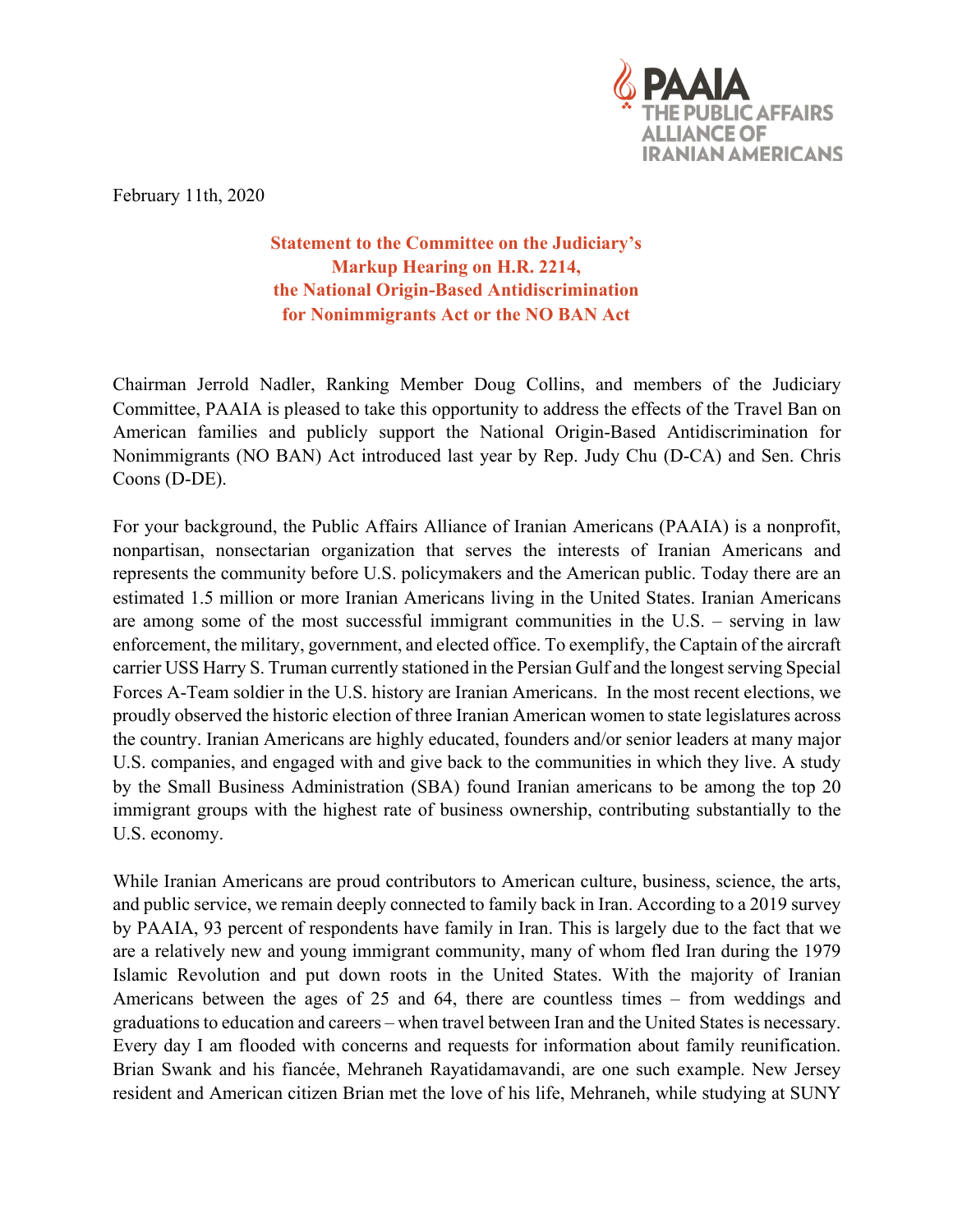College of Environmental Science and Forestry, where Mehraneh was studying as a visiting research scholar working on her Ph.D. Upon completion of her research in the U.S., Mehraneh was required to return to her home country of Iran for two years before being able to get another visa and move back to the U.S. While they knew this transitional period would be tough, the knowledge that they would be together again soon kept their hopes up – but then came the travel ban.

Despite having already passed intensive background checks to get her previous visa, Mehraneh remains separated from her fiancé. It has been over a year since her initial interview with the consulate and they know nothing more than that her application is at the "administrative processing" status. Mehraneh is exactly the type of person we should want to be a part of America. Instead, due to the discriminatory travel ban, she and Brian remain separated and unable to begin their journey of starting a new family. Mehraneh and Brian are not alone in feeling the detrimental impacts of the Travel Ban. According to PAAIA's 2019 survey of Iranian Americans, 70 percent of respondents described the impact of the Travel Ban as either very significant somewhat significant on themselves personally or on their Iranian American family and friends.

Iranian nationals make up the largest number of immigrants or non-immigrant visitors among the listed travel ban countries and already undergo extensive security screening. Unfairly targeting the Iranian people undermines the solidarity between the peoples of both countries and overlooks the countless contributions Iranian Americans have made to the security and economic prosperity of the United States. The restrictions run counter to U.S. policy of engaging the Iranian people and supporting their democratic aspirations. They also make our nation less safe by feeding into extremist narratives that the U.S. is at war with Islam and alienating the groups that we need to be working with in countering violent extremism.

The third iteration of the travel ban includes a provision that permits consular officers to grant waivers on a case-by-case basis if the applicant meets specific criteria. Unfortunately, our efforts revealed that very few waivers are being granted, even when applicants meet the Proclamation's criteria. In a letter released by Senator Chris Van Hollen (D-MD) in December of last year, the U.S. State Department admitted that as of September 2019, only 13 percent of total applicants and only 5.8 percent of Iranian applicants have been "cleared for a waiver," further demonstrating the intentionally discriminatory nature of the travel ban.

PAAIA commends Rep. Chu and Sen. Coons for their leadership in introducing the NO BAN Act and the members of the House Judiciary Committee for their work pushing this bill on to the House floor. The legislation is a meaningful and practical step forward for the Iranian American community and others that have been negatively impacted by the policy. The NO BAN Act would not only rescind the Travel, Asylum and Refugee Bans, but also amend the Immigration and Nationality Act to make it more difficult for future administrations to enact similar policies and prevent religious-based discrimination of anyone seeking entry into the United States. The legislation would also require that Congress, through its appropriate committees, be routinely